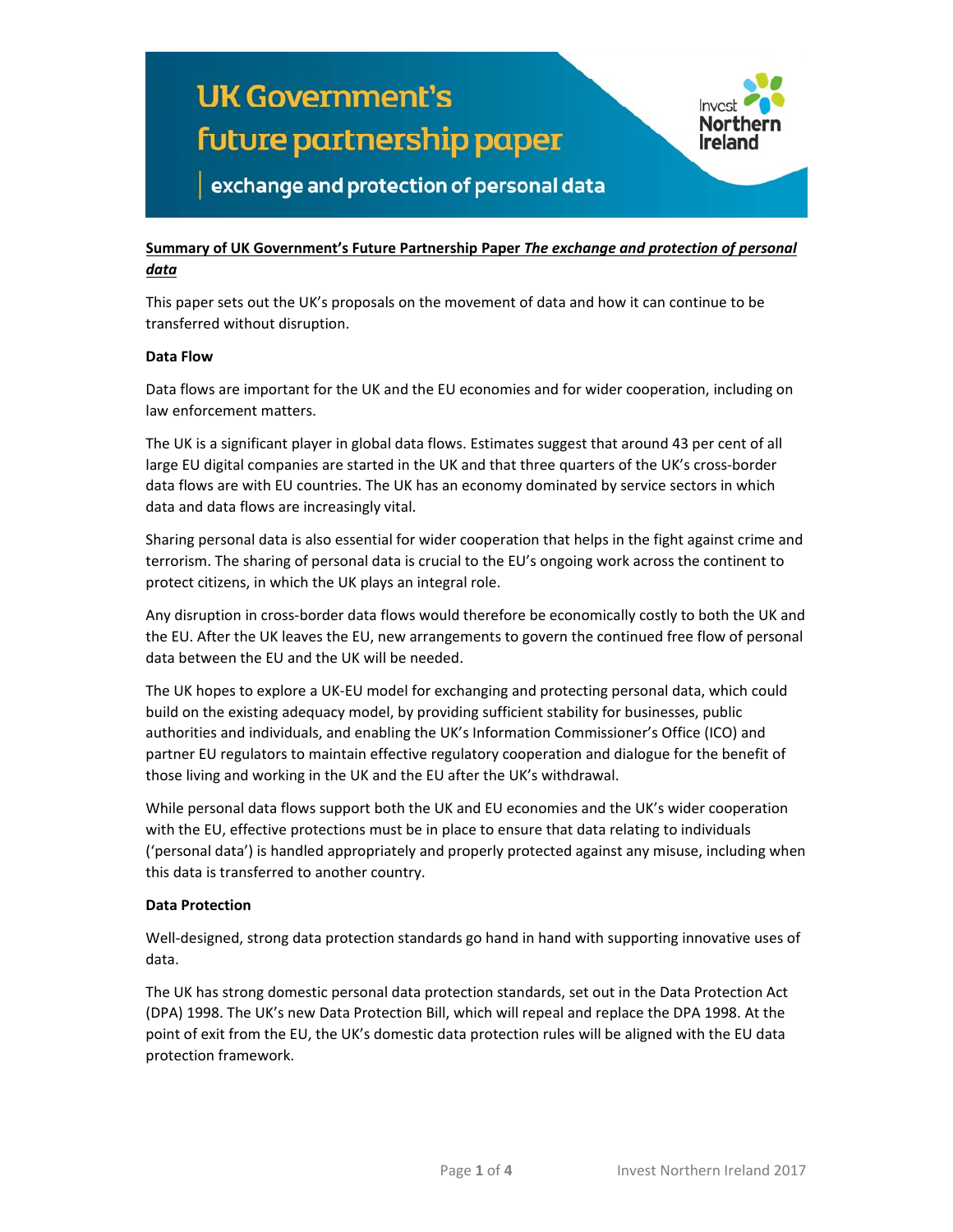## **UK Government's** future partnership paper



### exchange and protection of personal data

Recent technological advances have led to increases in the amount of personal data being processed and transferred, including across borders. Over time this has necessitated the development of more robust rules to:

- protect personal data from being stolen or disclosed without authorisation;
- prevent personal data from being misused by those who have access to it; and
- keep personal data accurate, particularly where automatic decisions are being taken which have an impact on people, such as those concerning pensions, insurance, or creditworthiness.

In the UK, it has long been established that personal information should be protected in certain contexts, and the UK's Data Protection Act 1984 was in place before the EU legislated in this area. When the UK updated its data protection law to implement the EU Data Protection Directive 1995 (the 1995 Directive), it extended the rights and obligations beyond the minimum required by EU law.

#### **The EU data protection framework**

The EU has recently updated its existing data protection framework (the 1995 Directive), in the form of a new General Data Protection Regulation (GDPR). This covers general processing of personal data within the scope of EU law, and a separate Data Protection Directive (DPD) relating to personal data being processed for law enforcement purposes. The GDPR and DPD were adopted in 2016 and are due to come into force in May 2018 (replacing the 1995 Directive), before the UK leaves the EU. The new rules strengthen rights and empower individuals by giving them more control over their personal data.

The EU data protection framework includes mechanisms governing data flows between Member States and third countries.

- All European Economic Area (EEA) states are directly party to the GDPR. For this reason, data can be transferred freely between EEA states without the need for businesses and public authorities to satisfy themselves in each case that the relevant national data protection safeguards are sufficient.
- For non‐EEA countries, the EU data protection framework includes provisions allowing the Commission to decide that a third country's data protection framework is 'adequate', which allows data to flow freely between the EEA and those third countries. Alternatives to adequacy are also available under the EU framework, but these can be more costly and onerous for businesses and public authorities, and are more limited in their application.

The GDPR will apply to processing of personal data that takes place in third countries outside of the EEA if it is related to the offering of goods or services to individuals in the EEA, or monitoring their behaviour. As such, UK businesses and public authorities may still be required to meet GDPR standards for their processing of EEA personal data following the date of withdrawal.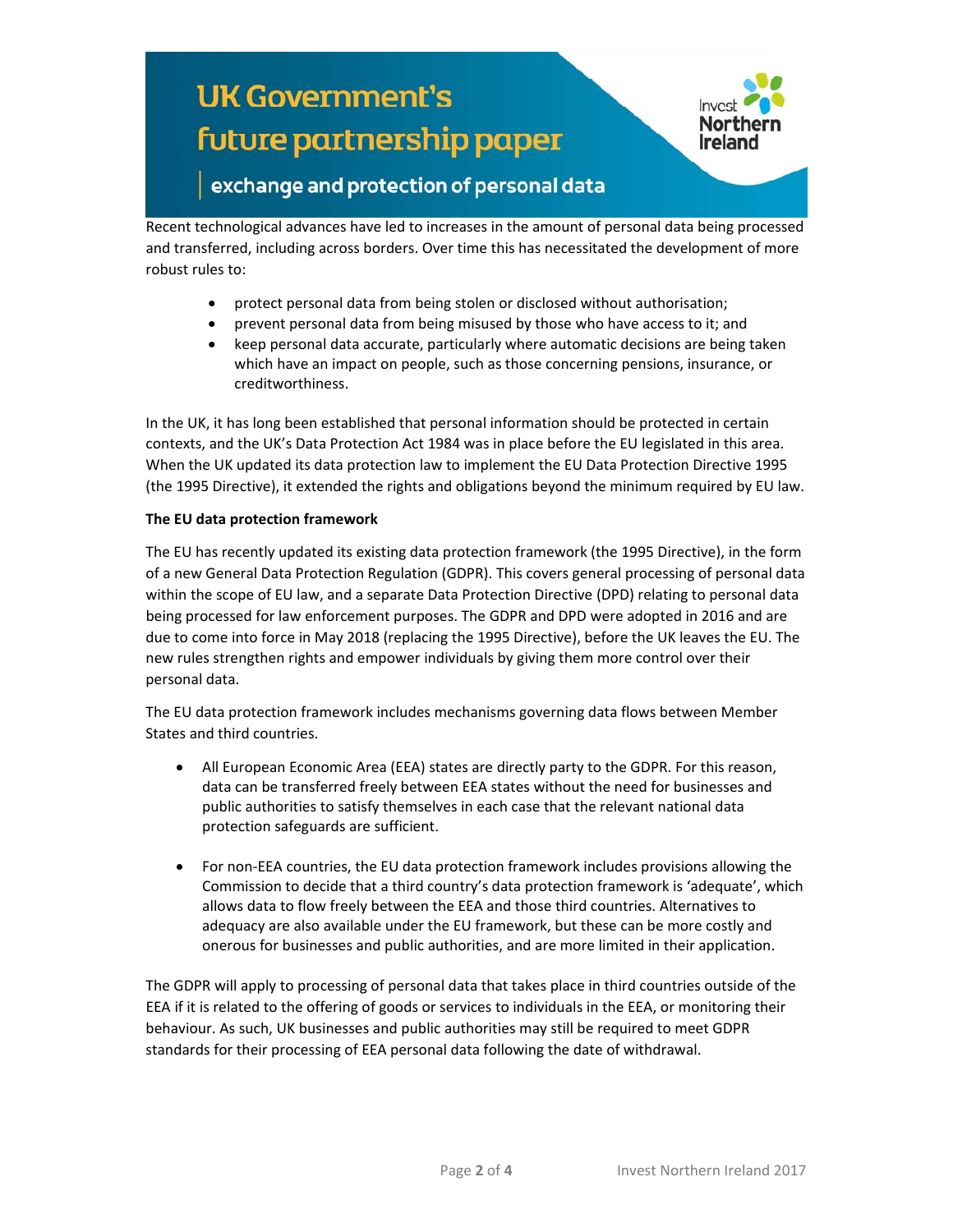# **UK Government's** future partnership paper



### exchange and protection of personal data

The Government has announced its plans for a new UK Data Protection Bill which will replace the DPA 1998. This will ensure that the UK's framework is aligned with the updated EU legal framework at the date of withdrawal.

The Council of Europe's Data Protection Convention (Convention 108) is a source of high level data protection principles currently being modernised, in part to bring it more in to line with the new EU data protection framework. Its high‐level approach is likely to remain the same, although it is expected that there will be increased specificity in some provisions. The UK's data protection standards will remain fully aligned with the revised Convention 108.

#### **Outline of UK objectives**

The UK recognises the need for an appropriate balance to be maintained between individuals' right to privacy and control over their own data, the ability of individuals, companies and other organisations to share data to create services which consumers value, and the ability of law enforcement bodies to protect citizens from crime and terrorism.

It is the UK's ambition to remain a global leader on data protection, by promoting both the flow of data internationally and appropriate high levels of data protection rules. The UK wants to continue to work closely with the EU towards stronger global standards and for exchanging and protecting personal data, that:

- maintains the free flow of personal data between the UK and the EU;
- offers sufficient stability and confidence for businesses, public authorities and individuals;
- provides for ongoing regulatory cooperation between the EU and the UK on current and future data protection issues;
- continues to protect the privacy of individuals;
- respects UK sovereignty, including the UK's ability to protect the security of its citizens and its ability to maintain and develop its position as a leader in data protection;
- does not impose unnecessary additional costs to business; and
- is based on objective consideration of evidence.

This could build on the existing adequacy model.

#### **A UK‐EU model for exchanging and protecting personal data between the UK and the EU, and beyond**

A UK‐EU model for exchanging and protecting personal data should recognise that the UK is compliant with EU data protection law and wider global data protection standards, and that the UK will introduce a Data Protection Bill which will implement the GDPR and the DPD. In light of this the UK and the EU could productively build on the existing adequacy model in two key respects:

#### **Regulatory co‐operation**

After the UK's withdrawal, regulatory cooperation between the UK and the EU on a range of issues will be essential, including data protection – not least because the GDPR will continue to apply to UK businesses offering goods or services to individuals in the EEA.